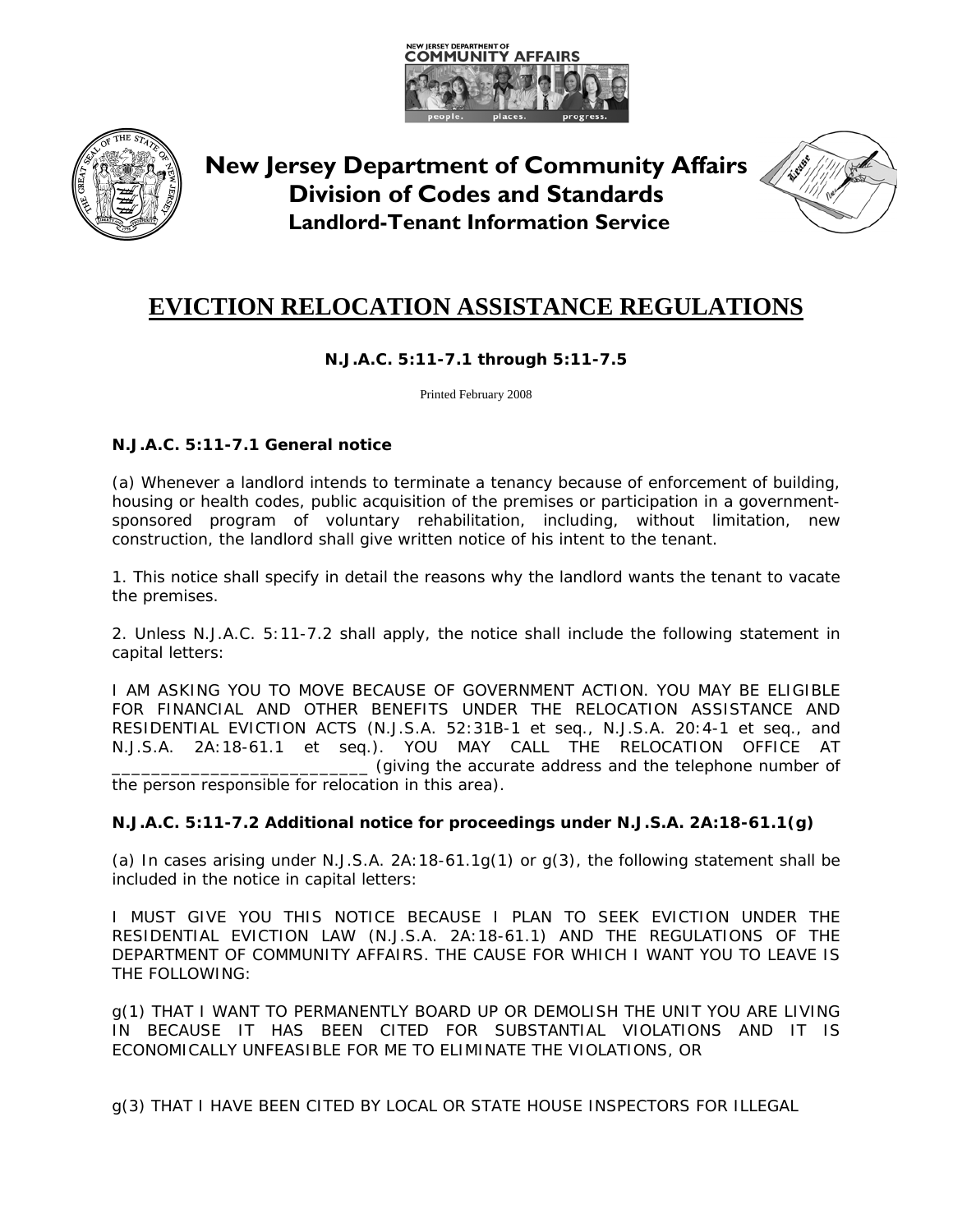OCCUPANCY AND THE ONLY WAY TO CORRECT THIS VIOLATION IS TO REMOVE THE TENANT. I AM ENTITLED TO TRY TO EVICT YOU IN THE COURTS 90 DAYS AFTER THE DATE OF THIS NOTICE. IF YOU RECEIVE A SUMMONS TO APPEAR IN COURT AND FAIL TO APPEAR YOU ARE LIKELY TO LOSE YOUR CASE BECAUSE YOU AREN'T THERE. HOWEVER, IN NO CASE CAN THE JUDGE EVICT YOU AND ISSUE A WARRANT FOR POSSESSION UNLESS THE RELOCATION LAWS HAVE BEEN COMPLIED WITH.

YOU MAY BE ELIGIBLE FOR FINANCIAL AND OTHER BENEFITS UNDER THE RELOCATION ASSISTANCE AND RESIDENTIAL EVICTION ACTS. (N.J.S.A. 52-31B-1 et seq., N.J.S.A. 20:4- 1 et seq., and N.J.S.A. 2A:18-61 et seq.) YOU MAY CALL THE RELOCATION OFFICE AT \_\_\_\_\_\_\_\_\_\_\_\_\_\_\_\_\_\_\_\_\_\_\_\_\_\_ (giving the accurate address and the telephone number of the person responsible for relocation in this area).

(b) In cases arising under N.J.S.A. 2A:18-61.1(g)2, the following statement shall be included in the notice in capital letters:

I MUST GIVE YOU THIS NOTICE BECAUSE I PLAN TO SEEK EVICTION UNDER THE RESIDENTIAL EVICTION LAW (N.J.S.A. 2A:18-61.1) AND THE REGULATIONS OF THE DEPARTMENT OF COMMUNITY AFFAIRS. THE CAUSE FOR WHICH I WANT YOU TO LEAVE IS THAT I WANT TO COMPLY WITH LOCAL OR STATE HOUSING INSPECTORS WHO HAVE CITED ME FOR SUBSTANTIAL VIOLATIONS AND IT IS UNFEASIBLE TO COMPLY WITHOUT REMOVING THE TENANTS.

THE PROCEDURE WHICH IS FOLLOWED ONCE YOU HAVE RECEIVED THIS NOTICE FROM ME IS FOR THE DEPARTMENT OF COMMUNITY AFFAIRS TO UNDERTAKE AN INVESTIGATION OF THIS CAUSE FOR EVICTION TO FIND OUT IF IT IS JUSTIFIED BY THE VIOLATIONS OR CIRCUMSTANCES THE DEPARTMENT OF COMMUNITY AFFAIRS WILL INFORM THE TENANTS AND THE **EXECUTE:** (fill in the name of the local inspection agency), OF MY EFFORTS TO TRY TO EVICT YOU, THE DEPARTMENT WILL ASK FOR THEIR WRITTEN COMMENTS AND PREPARE A RECOMMENDATION WHICH WILL BE FORWARDED TO THE DISTRICT COURT WHICH WILL CONDUCT ANY EVICTION PROCEEDINGS, AS WELL AS TO THE \_\_\_\_\_\_\_\_\_\_\_\_\_\_\_\_\_\_\_\_\_\_\_\_\_\_ (fill in the name of the local inspection agency), THE OWNER AND THE TENANTS. IF THE DEPARTMENT OF COMMUNITY AFFAIRS DECIDES THAT EVICTION FOR THE CAUSE STATED ABOVE IS JUSTIFIED, THE \_\_\_\_\_\_\_\_\_\_\_\_\_\_\_\_\_\_\_\_\_\_\_\_\_\_ (fill in the name of the local inspection agency), WILL BEGIN PROVIDING FINANCIAL AND OTHER RELOCATION ASSISTANCE AS PROVIDED UNDER THE RELOCATION AND EVICTION LAWS. (N.J.S.A. 52:31B-1 et seq., N.J.S.A. 20:4-1 et seq., and N.J.S.A. 2A:18-61 et seq.) IF THE DEPARTMENT OF COMMUNITY AFFAIRS DECIDES THAT EVICTION IS NOT JUSTIFIED, I AM STILL ENTITLED TO TRY TO EVICT YOU IN THE COURTS 90 DAYS AFTER THE DATE OF THIS NOTICE. IF YOU RECEIVE A SUMMONS TO APPEAR IN COURT AND FAIL TO APPEAR YOU ARE LIKELY TO LOSE YOUR CASES BECAUSE YOU AREN'T THERE. HOWEVER, IN NO CASE CAN THE JUDGE EVICT YOU AND ISSUE A WARRANT FOR POSSESSION UNLESS THE RELOCATION LAWS HAVE BEEN COMPLIED WITH.

(c) Landlords may obtain copies of this required statement from the Office of Landlord/Tenant Information, Department of Community Affairs, PO Box 805, Trenton, N.J. 08625-0805. Spanish speaking tenants shall be provided with this statement in Spanish, and such statement is also available at the same address.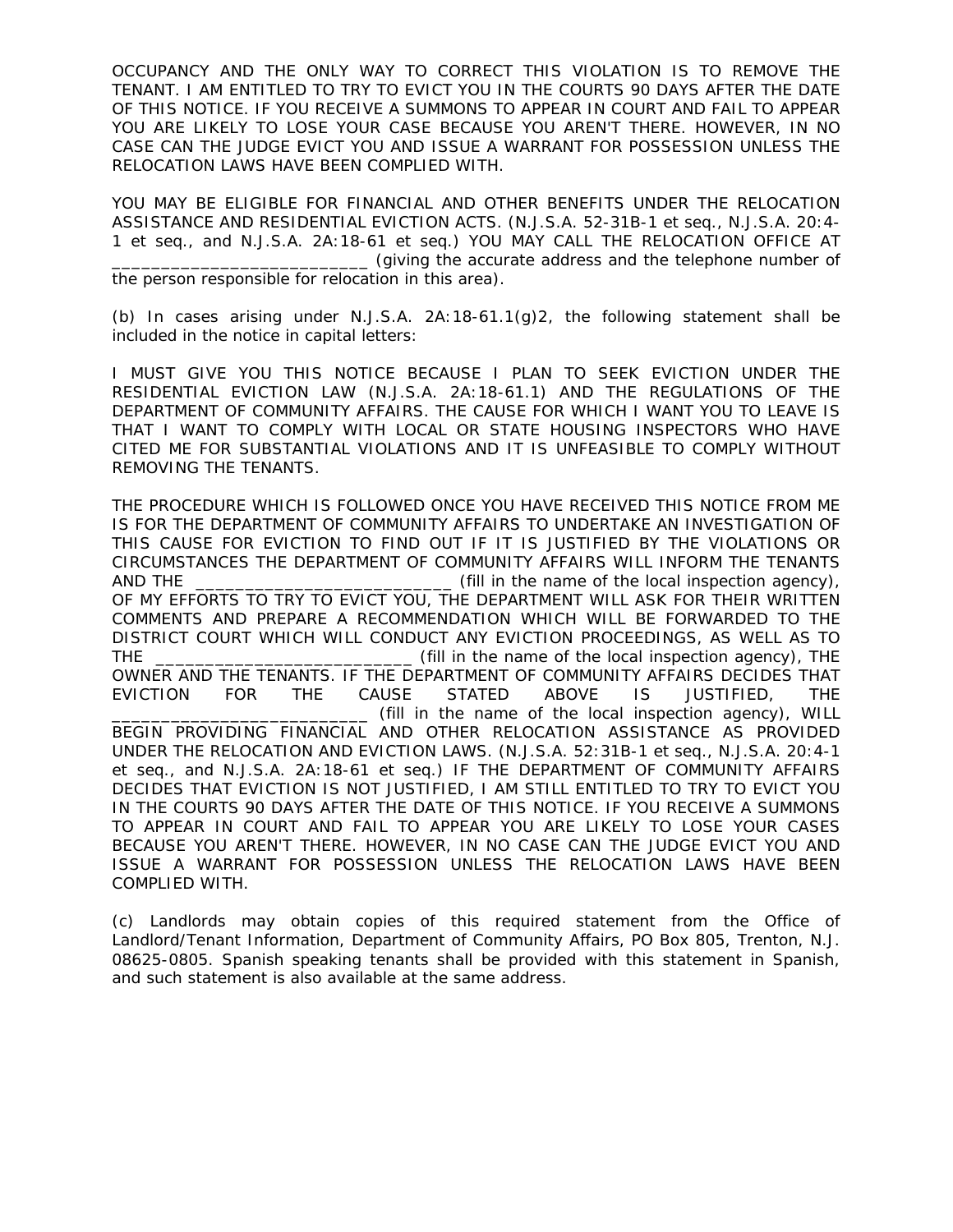#### **N.J.A.C. 5:11-7.3 Landlord's obligations regarding notice to Department of Community Affairs**

(a) The landlord shall, simultaneously with service of notice of the tenants in cases arising under N.J.S.A. 2A:18-61.1(g)2, provide to the Department of Community Affairs the following information and documentation.

1. A copy of the notice to the tenants.

2. The names and addresses of all the tenants to be evicted under N.J.S.A. 2A:18-61.1g(2).

(b) In the case of an eviction pursuant to N.J.S.A.  $2A:18-61.1(q)2$ , a written statement shall also be supplied describing the specific violations the elimination of which necessitates removal of the tenant.

(c) In cases arising under N.J.S.A. 2A:18-61.1(g)2 in which the Department of Community Affairs was not the inspection agency, the landlord shall provide the Department of Community Affairs with a copy of the official inspection report which shows all cited violations and a copy of any applicable local ordinance.

#### **N.J.A.C. 5:11-7.4 Responsibilities of Department of Community Affairs**

(a) The following actions shall be taken by the Department of Community Affairs in each instance in which a landlord invokes N.J.S.A. 2A:18-61.1g(2):

1. Upon receipt of the landlord's materials, the Department shall acknowledge receipt of such materials and, if necessary, request submission of any additional required information. Such additional information shall be submitted within 15 days of such request.

(b) Upon receipt of the materials, each affected tenant shall be sent a copy of the landlord's statement on the need for eviction and a letter explaining the applicable law and procedures and requesting optional written comments from the tenant about the landlord's proposed action.

(c) The premises shall be inspected, the tenant's comments and the landlord's statement shall be assessed and, where applicable, the Department of Community Affairs shall consult with the local inspection agency. On the basis of this information, a conclusion as to the feasibility of achieving compliance through elimination of the violations without removal of the tenant shall be reached by the Department of Community Affairs within 60 days of its receipt of the original notice from the landlord. Notice of this conclusion shall be given to the Court having jurisdiction, the appropriate relocation agency, the landlord, the affected tenants and the local inspection agency within 90 days of receipt of the landlord's notice.

(d) If it is concluded by the Department of Community Affairs that it is feasible to effect compliance without removal of the tenants, the notice shall so advise the court and further shall advise the tenant that, should he fail to appear in court to contest the eviction, he may very likely be subject to a default judgment and eviction.

(e) The notice of the Department's conclusion shall include the name, address and telephone number of the appropriate relocation agency.

(f) The name and address of the tenants, any tenant comments, and any explanatory letter shall be enclosed with the notice of the Department's conclusion to the Court.